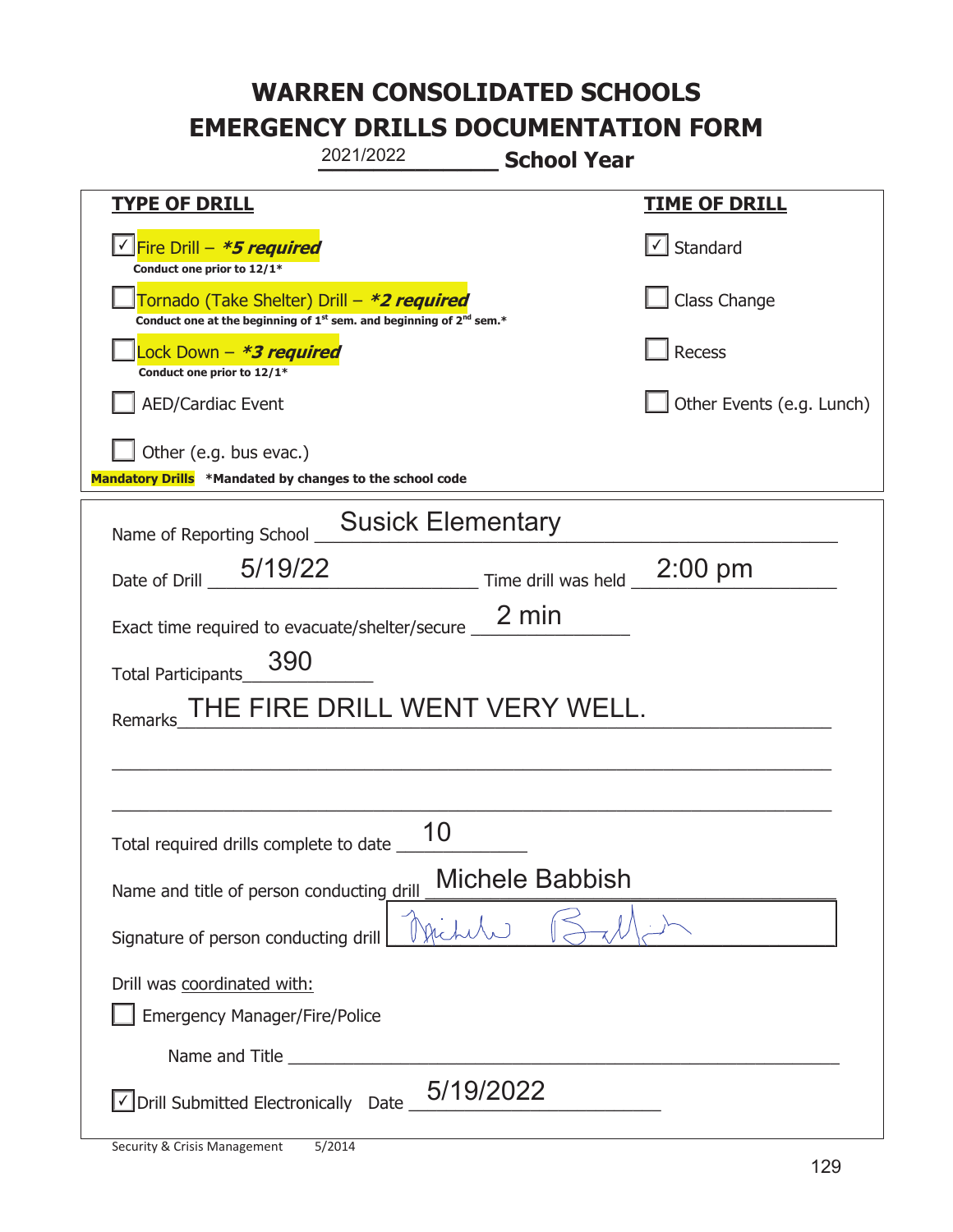|                                                                                                                                           | 2021/2022<br><b>School Year</b>                                             |                               |
|-------------------------------------------------------------------------------------------------------------------------------------------|-----------------------------------------------------------------------------|-------------------------------|
| <b>TYPE OF DRILL</b>                                                                                                                      |                                                                             | <b>TIME OF DRILL</b>          |
| <u> √ <mark>Fire Drill – <i>*<b>5 required</b></i></mark></u><br>Conduct one prior to 12/1*                                               |                                                                             | $\sqrt{\phantom{a}}$ Standard |
| Tornado (Take Shelter) Drill – *2 required<br>Conduct one at the beginning of 1 <sup>st</sup> sem. and beginning of 2 <sup>nd</sup> sem.* |                                                                             | Class Change                  |
| Lock Down – <b>*3 required</b><br>Conduct one prior to 12/1*                                                                              |                                                                             | Recess                        |
| AED/Cardiac Event                                                                                                                         |                                                                             | Other Events (e.g. Lunch)     |
| Other (e.g. bus evac.)<br>Mandatory Drills *Mandated by changes to the school code                                                        |                                                                             |                               |
| Name of Reporting School                                                                                                                  | <b>SUSICK ELEMENTARY</b>                                                    |                               |
| Date of Drill 4/28/2022                                                                                                                   | $\frac{1:30 \text{ PM}}{2}$ Time drill was held $\frac{1:30 \text{ PM}}{2}$ |                               |
| Exact time required to evacuate/shelter/secure $\underline{4}$ MIN                                                                        |                                                                             |                               |
| 460<br>Total Participants_                                                                                                                |                                                                             |                               |
| <b>NO ISSUES</b><br>Remarks                                                                                                               |                                                                             |                               |
|                                                                                                                                           |                                                                             |                               |
|                                                                                                                                           |                                                                             |                               |
| Total required drills complete to date 9                                                                                                  |                                                                             |                               |
| Name and title of person conducting drill                                                                                                 | <b>MICHELE BABBISH</b>                                                      |                               |
| Signature of person conducting drill                                                                                                      |                                                                             |                               |
| Drill was coordinated with:                                                                                                               |                                                                             |                               |
| <b>Emergency Manager/Fire/Police</b>                                                                                                      |                                                                             |                               |
|                                                                                                                                           |                                                                             |                               |
| √ Drill Submitted Electronically Date                                                                                                     | 4/29/2022                                                                   |                               |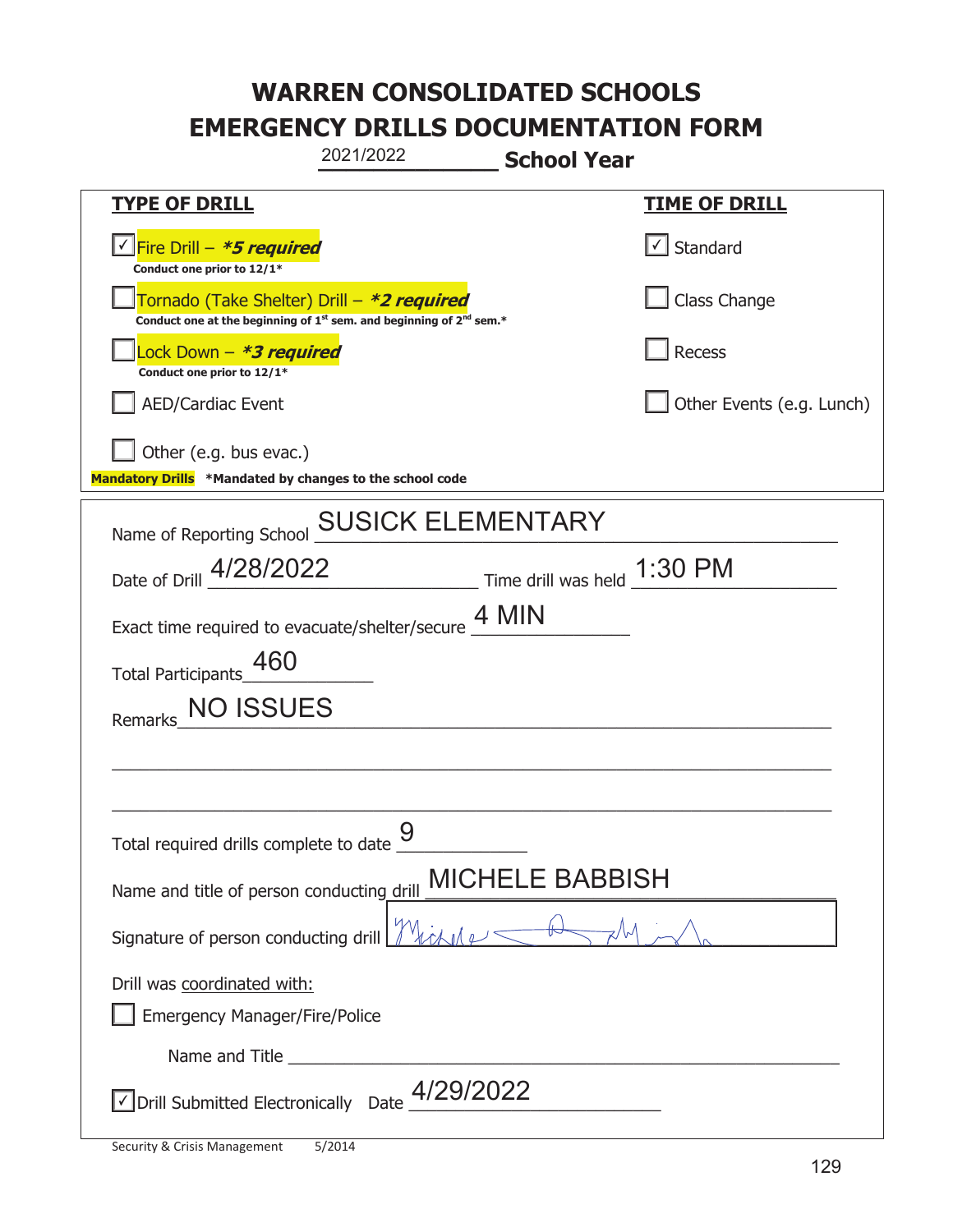|                                                                                    | 2021 - 2022                                                                                 | <b>School Year</b>                                       |                           |
|------------------------------------------------------------------------------------|---------------------------------------------------------------------------------------------|----------------------------------------------------------|---------------------------|
| <u>TYPE OF DRILL</u>                                                               |                                                                                             |                                                          | <b>TIME OF DRILL</b>      |
| Fire Drill - *5 required<br>Conduct one prior to 12/1*                             |                                                                                             |                                                          | √ Standard                |
| Tornado (Take Shelter) Drill – *2 required                                         | Conduct one at the beginning of 1 <sup>st</sup> sem. and beginning of 2 <sup>nd</sup> sem.* |                                                          | Class Change              |
| Lock Down $-$ *3 required<br>Conduct one prior to 12/1*                            |                                                                                             |                                                          | Recess                    |
| <b>AED/Cardiac Event</b>                                                           |                                                                                             |                                                          | Other Events (e.g. Lunch) |
| Other (e.g. bus evac.)<br>Mandatory Drills *Mandated by changes to the school code |                                                                                             |                                                          |                           |
| Name of Reporting School                                                           | <b>SUSICK ELEMENTARY</b>                                                                    |                                                          |                           |
| 4/21/2022<br>Date of Drill                                                         |                                                                                             | $\frac{1}{2.25}$ Time drill was held $\frac{2.25}{1}$ PM |                           |
| Exact time required to evacuate/shelter/secure $\underline{5}$ min                 |                                                                                             |                                                          |                           |
| Total Participants_                                                                |                                                                                             |                                                          |                           |
| Remarks_ALL WENT WELL                                                              |                                                                                             |                                                          |                           |
| A.L.I.C.E. drill                                                                   |                                                                                             |                                                          |                           |
|                                                                                    |                                                                                             |                                                          |                           |
| Total required drills complete to date $\frac{8}{2}$                               |                                                                                             |                                                          |                           |
| Name and title of person conducting drill                                          |                                                                                             | <b>MICHELE BABBISH</b>                                   |                           |
| Signature of person conducting drill                                               |                                                                                             |                                                          |                           |
| Drill was coordinated with:<br><b>Emergency Manager/Fire/Police</b>                |                                                                                             |                                                          |                           |
|                                                                                    |                                                                                             |                                                          |                           |
| $\vee$ Drill Submitted Electronically Date $^{4/21/2022}$                          |                                                                                             |                                                          |                           |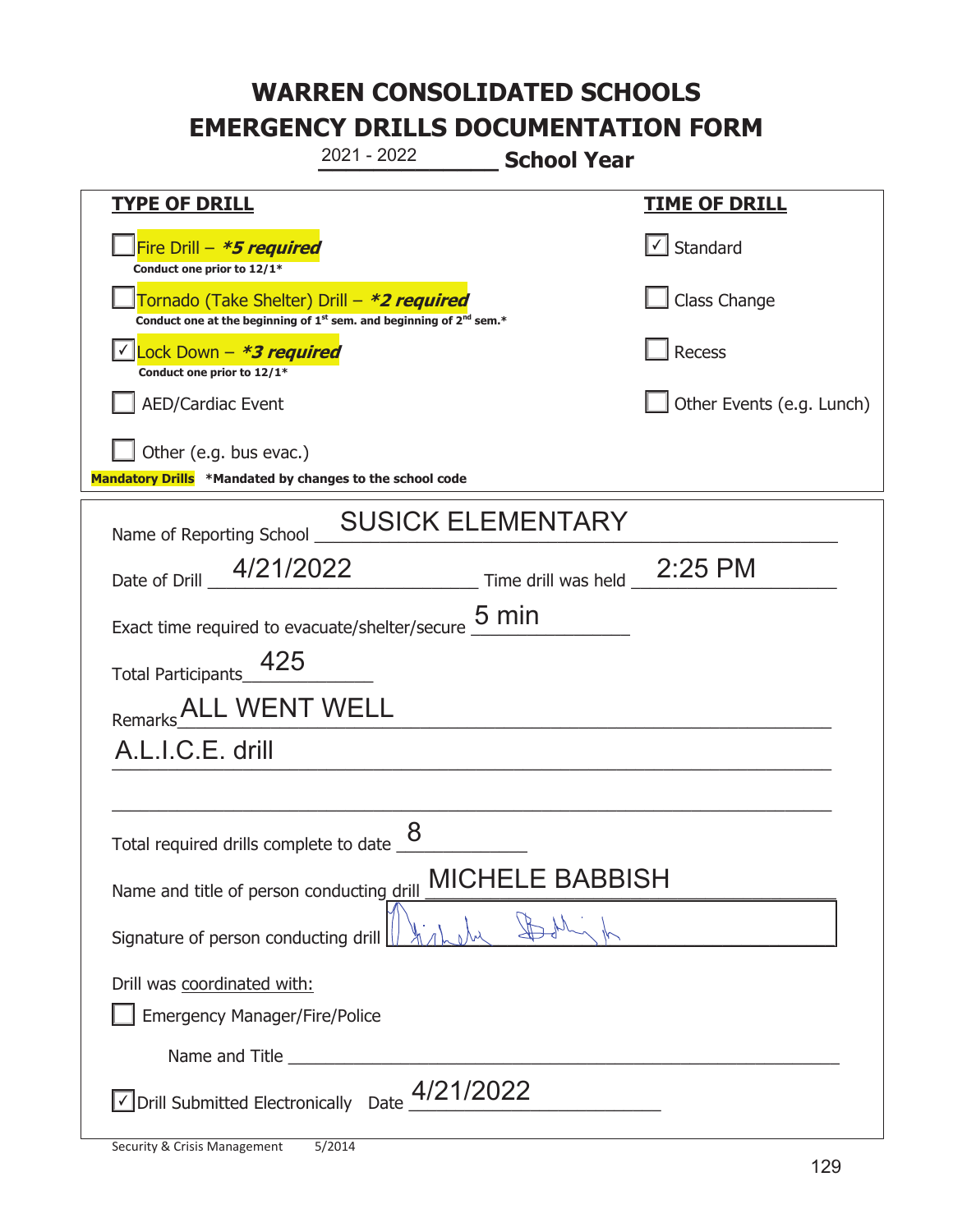| 2021/2022                                                                                                                   | <b>School Year</b>                |
|-----------------------------------------------------------------------------------------------------------------------------|-----------------------------------|
| <b>TYPE OF DRILL</b>                                                                                                        | <u>TIME OF DRILL</u>              |
| Fire Drill $- *5$ required<br>Conduct one prior to 12/1*                                                                    | √ Standard                        |
| Tornado (Take Shelter) Drill - *2 required<br>Conduct one at the beginning of $1^{st}$ sem. and beginning of $2^{nd}$ sem.* | Class Change                      |
| ock Down - <b>*3 required</b><br>Conduct one prior to 12/1*                                                                 | Recess                            |
| <b>AED/Cardiac Event</b>                                                                                                    | Other Events (e.g. Lunch)         |
| Other (e.g. bus evac.)<br>Mandatory Drills *Mandated by changes to the school code                                          |                                   |
|                                                                                                                             |                                   |
| <b>SUSICK ELEMENTARY</b><br>Name of Reporting School                                                                        |                                   |
| 3/24/2022<br>Date of Drill                                                                                                  | 1:10 PM<br>Time drill was held _  |
| Exact time required to evacuate/shelter/secure                                                                              | 2 MIN                             |
| 445<br><b>Total Participants</b>                                                                                            |                                   |
| <b>NO ISSUES</b><br>Remarks                                                                                                 |                                   |
|                                                                                                                             |                                   |
|                                                                                                                             |                                   |
| Total required drills complete to date $\frac{7}{ }$                                                                        |                                   |
| Name and title of person conducting drill                                                                                   | <b>MICHELE BABBISH- PRINCIPAL</b> |
| Signature of person conducting drill                                                                                        |                                   |
| Drill was coordinated with:                                                                                                 |                                   |
| <b>Emergency Manager/Fire/Police</b>                                                                                        |                                   |
|                                                                                                                             |                                   |
|                                                                                                                             |                                   |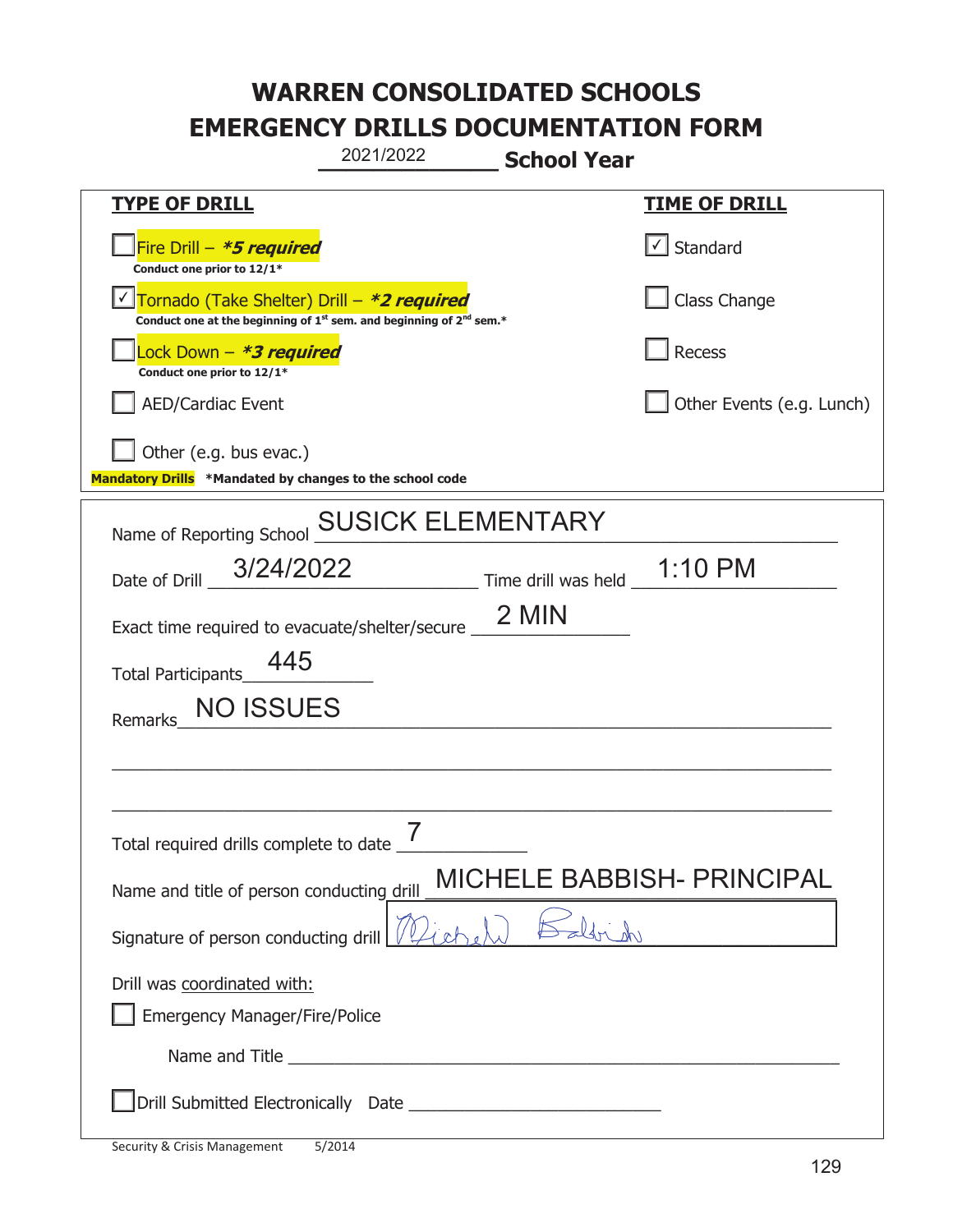| 2021/2022<br><b>School Year</b>                                                                                                                                                                                                      |                           |
|--------------------------------------------------------------------------------------------------------------------------------------------------------------------------------------------------------------------------------------|---------------------------|
| <b>TYPE OF DRILL</b>                                                                                                                                                                                                                 | <u>TIME OF DRILL</u>      |
| Fire Drill - *5 required<br>Conduct one prior to 12/1*                                                                                                                                                                               | Standard                  |
| Tornado (Take Shelter) Drill - *2 required<br>Conduct one at the beginning of 1 <sup>st</sup> sem. and beginning of 2 <sup>nd</sup> sem.*                                                                                            | Class Change              |
| Lock Down – <i>*<b>3 required</b></i><br>Conduct one prior to 12/1*                                                                                                                                                                  | Recess                    |
| <b>AED/Cardiac Event</b>                                                                                                                                                                                                             | Other Events (e.g. Lunch) |
| Other (e.g. bus evac.)                                                                                                                                                                                                               |                           |
| Mandatory Drills *Mandated by changes to the school code                                                                                                                                                                             |                           |
| <b>SUSICK ELEMENTARY</b><br>Name of Reporting School                                                                                                                                                                                 |                           |
| $\frac{1}{2}$ Time drill was held $\frac{2:15 \text{ PM}}{4}$<br>Date of Drill 1/20/2022                                                                                                                                             |                           |
| Exact time required to evacuate/shelter/secure 4 MIN                                                                                                                                                                                 |                           |
| 425<br><b>Total Participants</b>                                                                                                                                                                                                     |                           |
| NO ISSUES<br>Remarks                                                                                                                                                                                                                 |                           |
|                                                                                                                                                                                                                                      |                           |
|                                                                                                                                                                                                                                      |                           |
| 6<br>Total required drills complete to date                                                                                                                                                                                          |                           |
| <b>MICHELE BABBISH</b><br>Name and title of person conducting drill                                                                                                                                                                  |                           |
| Nichele<br>Signature of person conducting drill                                                                                                                                                                                      |                           |
| Drill was coordinated with:<br><b>Emergency Manager/Fire/Police</b>                                                                                                                                                                  |                           |
| Name and Title <b>contract to the contract of the contract of the contract of the contract of the contract of the contract of the contract of the contract of the contract of the contract of the contract of the contract of th</b> |                           |
| Drill Submitted Electronically Date $\frac{2/10/2022}{\sqrt{2}}$                                                                                                                                                                     |                           |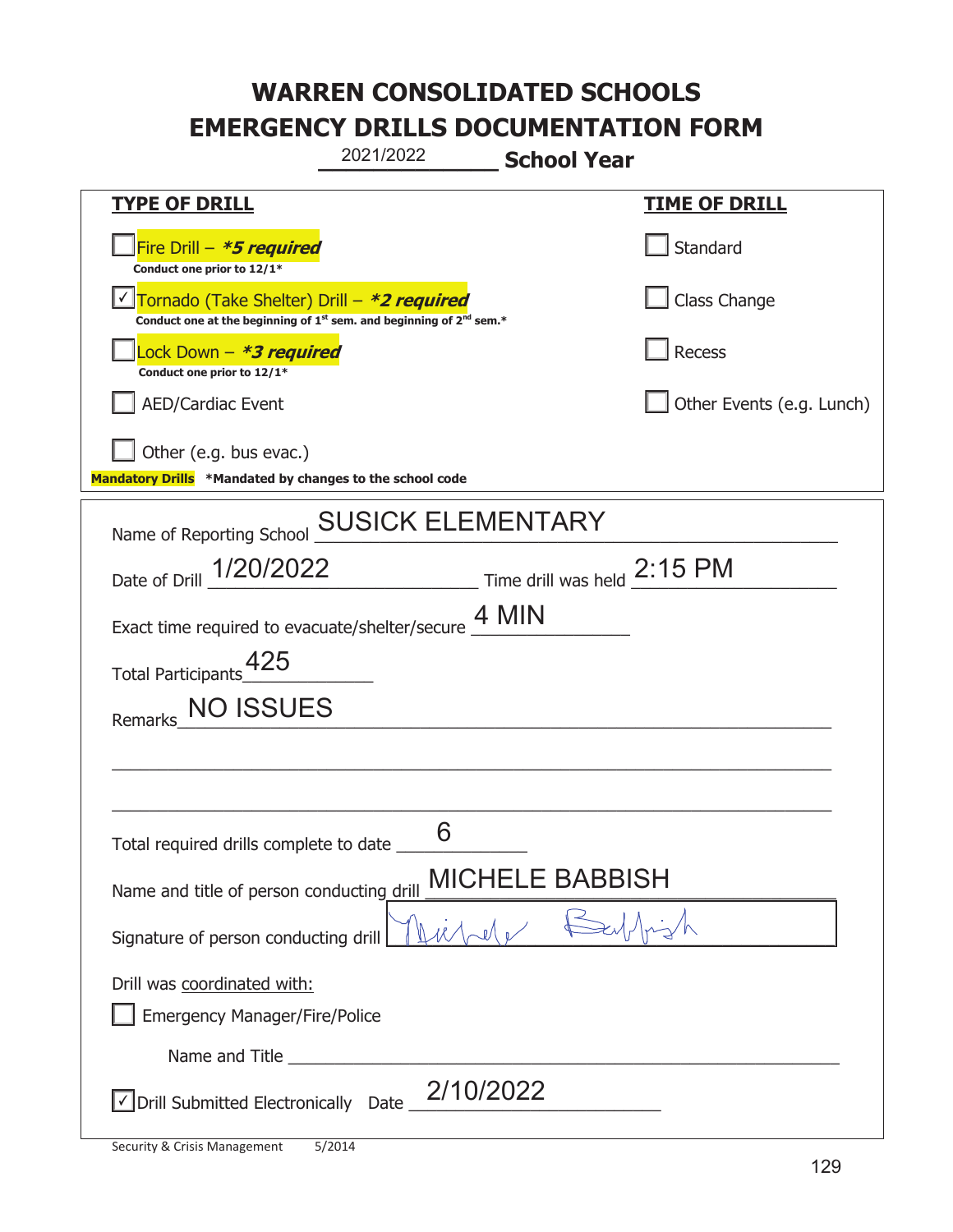| 2021-2022<br><b>School Year</b>                                                                                                                                                                                                      |                           |
|--------------------------------------------------------------------------------------------------------------------------------------------------------------------------------------------------------------------------------------|---------------------------|
| <b>TYPE OF DRILL</b>                                                                                                                                                                                                                 | <u>TIME OF DRILL</u>      |
| Fire Drill - *5 required<br>Conduct one prior to 12/1*                                                                                                                                                                               | Standard                  |
| Tornado (Take Shelter) Drill – *2 required<br>Conduct one at the beginning of 1 <sup>st</sup> sem. and beginning of 2 <sup>nd</sup> sem.*                                                                                            | Class Change              |
| Lock Down - *3 required<br>Conduct one prior to 12/1*                                                                                                                                                                                | Recess                    |
| <b>AED/Cardiac Event</b>                                                                                                                                                                                                             | Other Events (e.g. Lunch) |
| Other (e.g. bus evac.)<br>Mandatory Drills *Mandated by changes to the school code                                                                                                                                                   |                           |
|                                                                                                                                                                                                                                      |                           |
| Name of Reporting School Susick Elementary                                                                                                                                                                                           |                           |
| Date of Drill 1/20/2022<br>$\frac{1}{2}$ Time drill was held $\frac{2:00 \text{ pm}}{2}$                                                                                                                                             |                           |
| Exact time required to evacuate/shelter/secure $\underline{4}$ min                                                                                                                                                                   |                           |
| 275<br><b>Total Participants</b>                                                                                                                                                                                                     |                           |
| Communication went well. The teachers that evacuated did not put their students in harms way.<br>Remarks                                                                                                                             |                           |
|                                                                                                                                                                                                                                      |                           |
|                                                                                                                                                                                                                                      |                           |
| 5<br>Total required drills complete to date _                                                                                                                                                                                        |                           |
| Name and title of person conducting drill                                                                                                                                                                                            | Michele Babbish Principal |
| Signature of person conducting drill                                                                                                                                                                                                 |                           |
| Drill was coordinated with:                                                                                                                                                                                                          |                           |
| <b>Emergency Manager/Fire/Police</b>                                                                                                                                                                                                 |                           |
| Name and Title <b>contract the contract of the contract of the contract of the contract of the contract of the contract of the contract of the contract of the contract of the contract of the contract of the contract of the c</b> |                           |
| 1/20/2022<br>√ Drill Submitted Electronically Date                                                                                                                                                                                   |                           |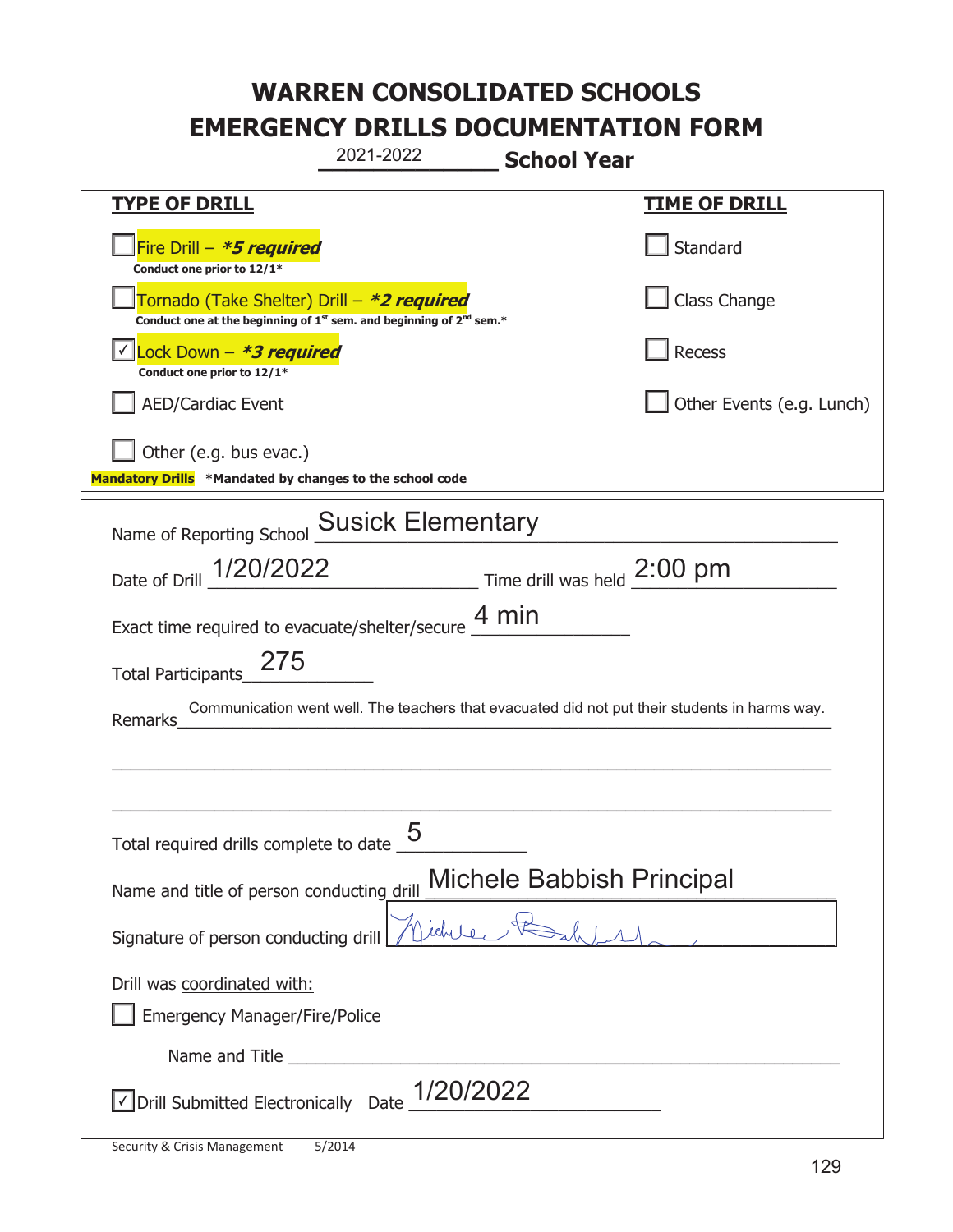|                                                                                                                                           | 2021/2022                | <b>School Year</b>          |                                   |
|-------------------------------------------------------------------------------------------------------------------------------------------|--------------------------|-----------------------------|-----------------------------------|
| <b>TYPE OF DRILL</b>                                                                                                                      |                          |                             | <u>TIME OF DRILL</u>              |
| <u> √ <mark>Fi</mark>re Drill – <b><i>*5 required</i></b></u><br>Conduct one prior to 12/1*                                               |                          |                             | $\lfloor \angle \rfloor$ Standard |
| Tornado (Take Shelter) Drill – *2 required<br>Conduct one at the beginning of 1 <sup>st</sup> sem. and beginning of 2 <sup>nd</sup> sem.* |                          |                             | Class Change                      |
| Lock Down - *3 required<br>Conduct one prior to 12/1*                                                                                     |                          |                             | <b>Recess</b>                     |
| <b>AED/Cardiac Event</b>                                                                                                                  |                          |                             | Other Events (e.g. Lunch)         |
| Other (e.g. bus evac.)<br>Mandatory Drills *Mandated by changes to the school code                                                        |                          |                             |                                   |
| Name of Reporting School __                                                                                                               |                          | <b>Susick Elementary</b>    |                                   |
| Date of Drill _ 11/23/2021                                                                                                                |                          | Time drill was held 9:30 am |                                   |
| Exact time required to evacuate/shelter/secure                                                                                            |                          | 3 Minutes                   |                                   |
| 450<br><b>Total Participants</b>                                                                                                          |                          |                             |                                   |
| Remarks                                                                                                                                   | No issues all went well. |                             |                                   |
|                                                                                                                                           |                          |                             |                                   |
|                                                                                                                                           |                          |                             |                                   |
| Total required drills complete to date _                                                                                                  | 4                        |                             |                                   |
| Name and title of person conducting drill                                                                                                 |                          | <b>Michele Babbish</b>      |                                   |
| Signature of person conducting drill                                                                                                      |                          |                             |                                   |
| Drill was coordinated with:                                                                                                               |                          |                             |                                   |
| <b>Emergency Manager/Fire/Police</b>                                                                                                      |                          |                             |                                   |
|                                                                                                                                           |                          |                             |                                   |
| √Drill Submitted Electronically Date 11/23/2021                                                                                           |                          |                             |                                   |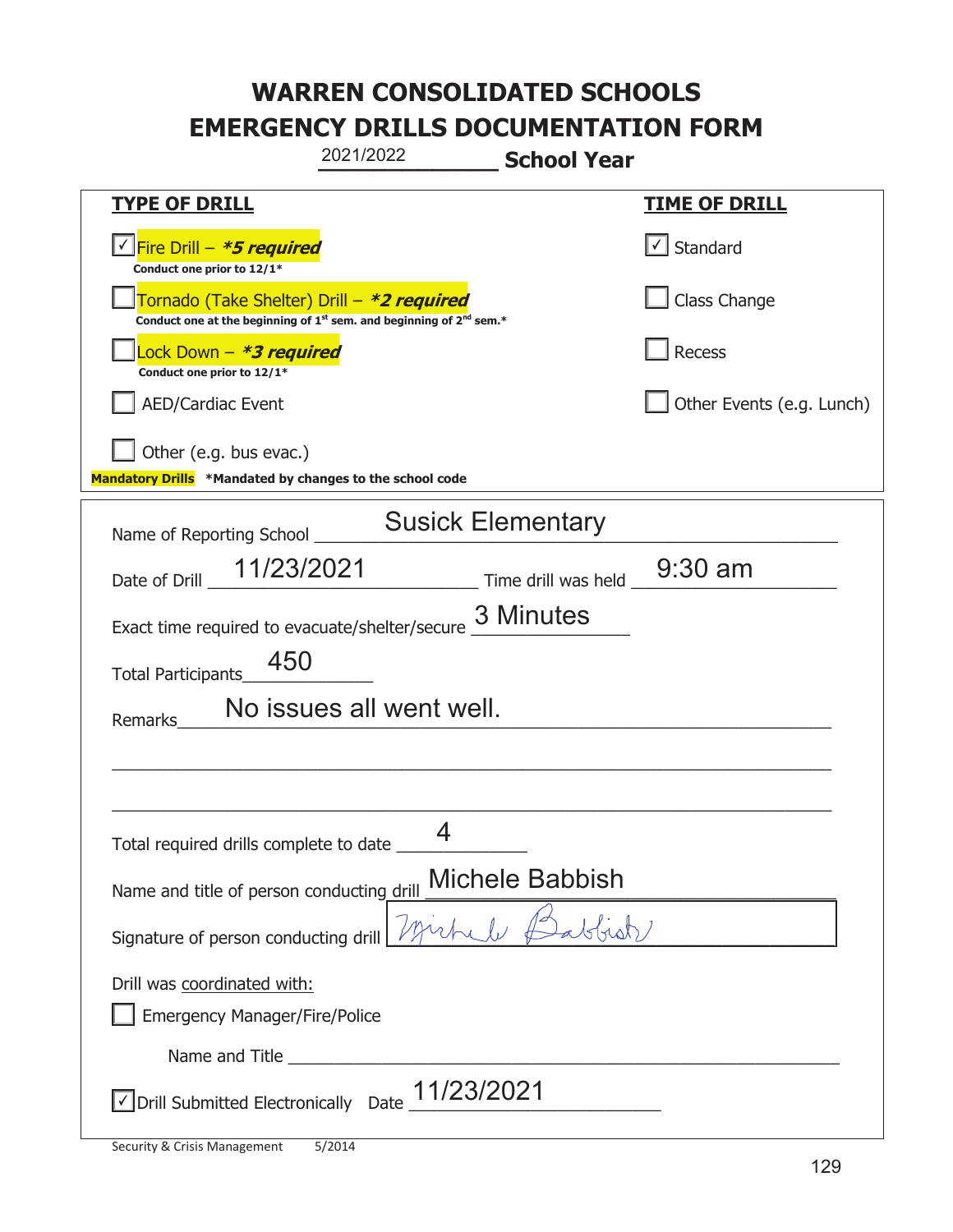| 2021/2022<br><b>School Year</b>                                                                                                           |                           |
|-------------------------------------------------------------------------------------------------------------------------------------------|---------------------------|
| <b>TYPE OF DRILL</b>                                                                                                                      | <u>TIME OF DRILL</u>      |
| Fire Drill $-$ <b>*5 required</b><br>Conduct one prior to 12/1*                                                                           | Standard                  |
| Tornado (Take Shelter) Drill – *2 required<br>Conduct one at the beginning of 1 <sup>st</sup> sem. and beginning of 2 <sup>nd</sup> sem.* | Class Change              |
| Lock Down - *3 required<br>Conduct one prior to 12/1*                                                                                     | Recess                    |
| <b>AED/Cardiac Event</b>                                                                                                                  | Other Events (e.g. Lunch) |
| Other (e.g. bus evac.)                                                                                                                    |                           |
| Mandatory Drills *Mandated by changes to the school code                                                                                  |                           |
| <b>SUSICK ELEMENTARY</b><br>Name of Reporting School                                                                                      |                           |
| $\frac{10:45 \text{ AM}}{10:45 \text{ AM}}$<br>Date of Drill 11/8/2021                                                                    |                           |
| 5 MIN<br>Exact time required to evacuate/shelter/secure                                                                                   |                           |
| 475<br><b>Total Participants</b>                                                                                                          |                           |
| ALL WENT WELL<br>Remarks                                                                                                                  |                           |
|                                                                                                                                           |                           |
|                                                                                                                                           |                           |
| 3<br>Total required drills complete to date _                                                                                             |                           |
| <b>MICHELE BABBISH</b><br>Name and title of person conducting drill                                                                       |                           |
| Signature of person conducting drill                                                                                                      |                           |
| Drill was coordinated with:<br><b>Emergency Manager/Fire/Police</b>                                                                       |                           |
| Name and Title <b>Name and Title</b>                                                                                                      |                           |
| Drill Submitted Electronically Date $\underline{\hspace{1em}11/8/2021}$                                                                   |                           |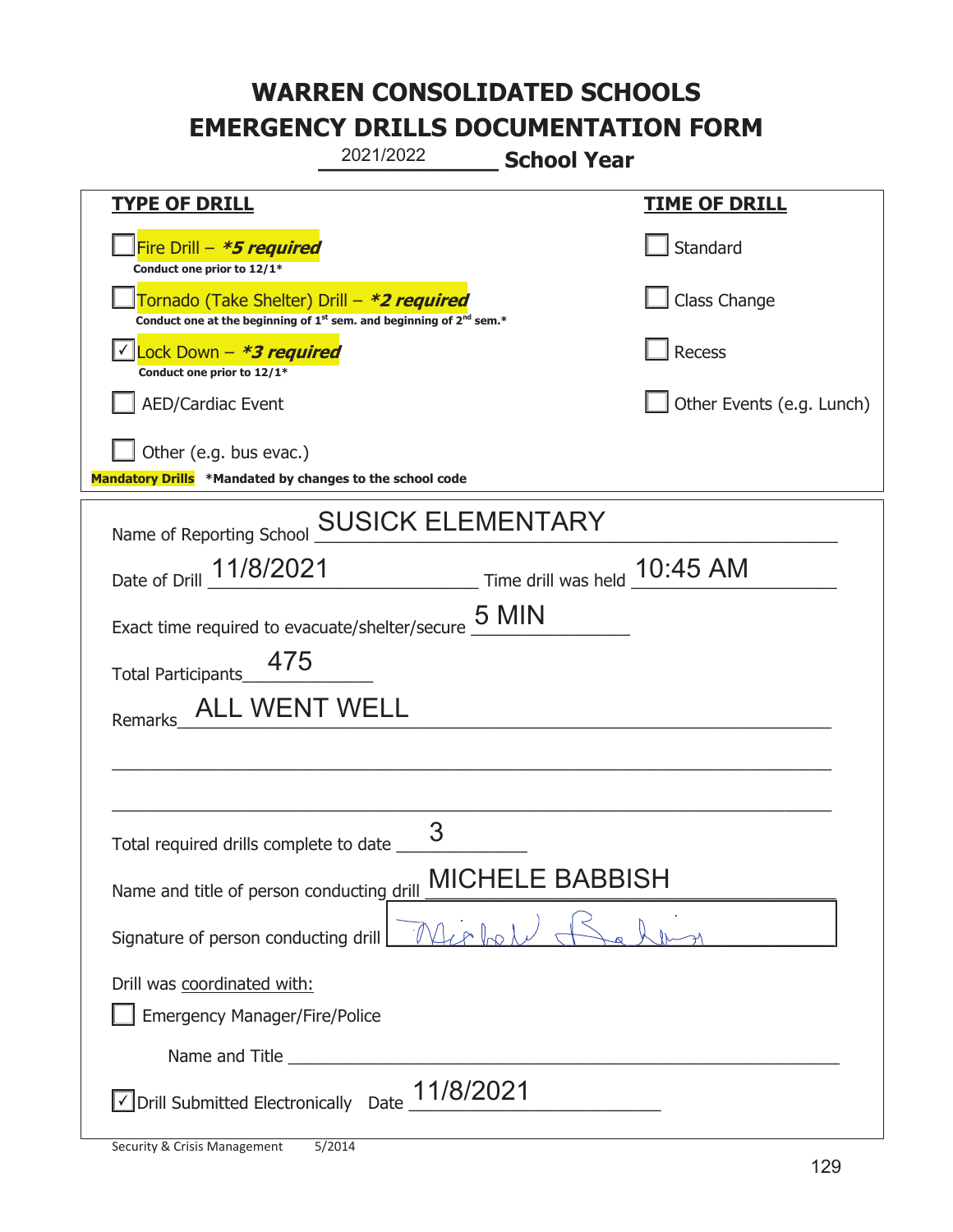| 2021/2022                                                                                                                                 | <b>School Year</b>                                                          |
|-------------------------------------------------------------------------------------------------------------------------------------------|-----------------------------------------------------------------------------|
| <b>TYPE OF DRILL</b>                                                                                                                      | <b>TIME OF DRILL</b>                                                        |
| √Fire Drill – <i>*<b>5 required</b></i><br>Conduct one prior to 12/1*                                                                     | $\lfloor \angle \rfloor$ Standard                                           |
| Tornado (Take Shelter) Drill – *2 required<br>Conduct one at the beginning of 1 <sup>st</sup> sem. and beginning of 2 <sup>nd</sup> sem.* | Class Change                                                                |
| ock Down – <b>*3 required</b><br>Conduct one prior to 12/1*                                                                               | <b>Recess</b>                                                               |
| <b>AED/Cardiac Event</b>                                                                                                                  | Other Events (e.g. Lunch)                                                   |
| Other (e.g. bus evac.)                                                                                                                    |                                                                             |
| Mandatory Drills *Mandated by changes to the school code                                                                                  |                                                                             |
| <b>SUSICK ELEMENTARY</b><br>Name of Reporting School                                                                                      |                                                                             |
| Date of Drill 10/14/2021                                                                                                                  | $\frac{1:30 \text{ PM}}{2}$ Time drill was held $\frac{1:30 \text{ PM}}{2}$ |
| Exact time required to evacuate/shelter/secure 2 1/2 MIN                                                                                  |                                                                             |
| Total Participants_175                                                                                                                    |                                                                             |
| ALL WENT WELL<br>Remarks                                                                                                                  |                                                                             |
|                                                                                                                                           |                                                                             |
|                                                                                                                                           |                                                                             |
| Total required drills complete to date $\frac{2}{\sqrt{2}}$                                                                               |                                                                             |
| Name and title of person conducting drill                                                                                                 | Michele Babbish - principal                                                 |
| Signature of person conducting drill                                                                                                      |                                                                             |
| Drill was coordinated with:<br><b>Emergency Manager/Fire/Police</b>                                                                       |                                                                             |
|                                                                                                                                           |                                                                             |
| 10/14/2021<br>Drill Submitted Electronically Date                                                                                         |                                                                             |